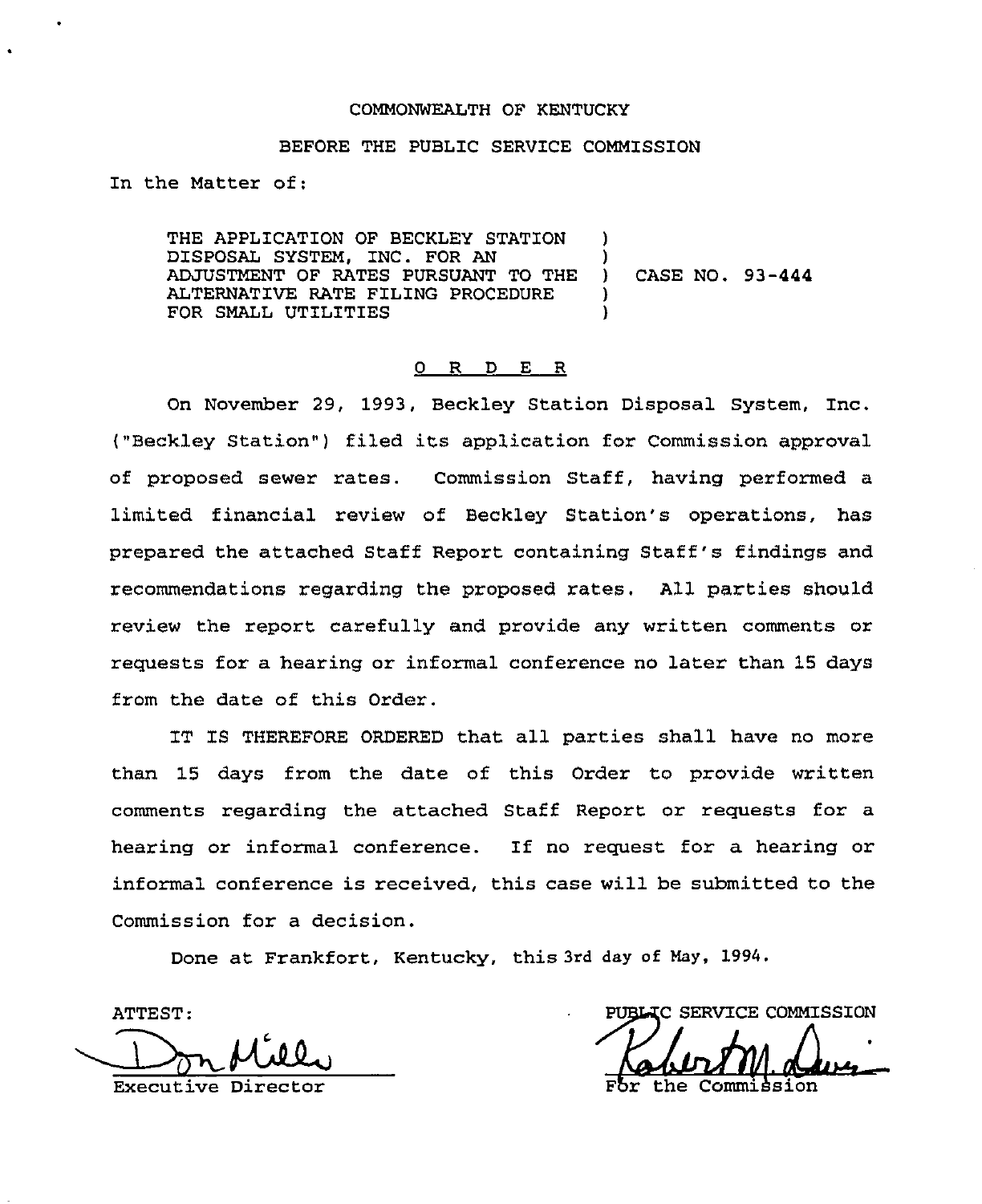#### COMMONWEALTH OF KENTUCKY

# BEFORE THE PUBLIC SERVICE COMMISSION

In the Matter of:

 $\ddot{\phantom{0}}$ 

THE APPLICATION OF BECKLEY STATION DISPOSAL SYSTEM, INC. FOR A RATE ADJUSTMENT PURSUANT TO THE ALTERNATIVE RATE FILING ) PROCEDURE FOR SMALL UTILITIES ) ) ) CASE NO. 93-444 )

STAFF REPORT

Prepared BY: Mark C. Prost Public Utility Financial Analyst, Chief Water and Sewer Revenue Requirements Branch Financial Analysis Division

Prepared By: Brent Kirtley Public Utility Rate Analyst, Senior Communications, Water and Sewer Rate Design Branch Rates and Research Division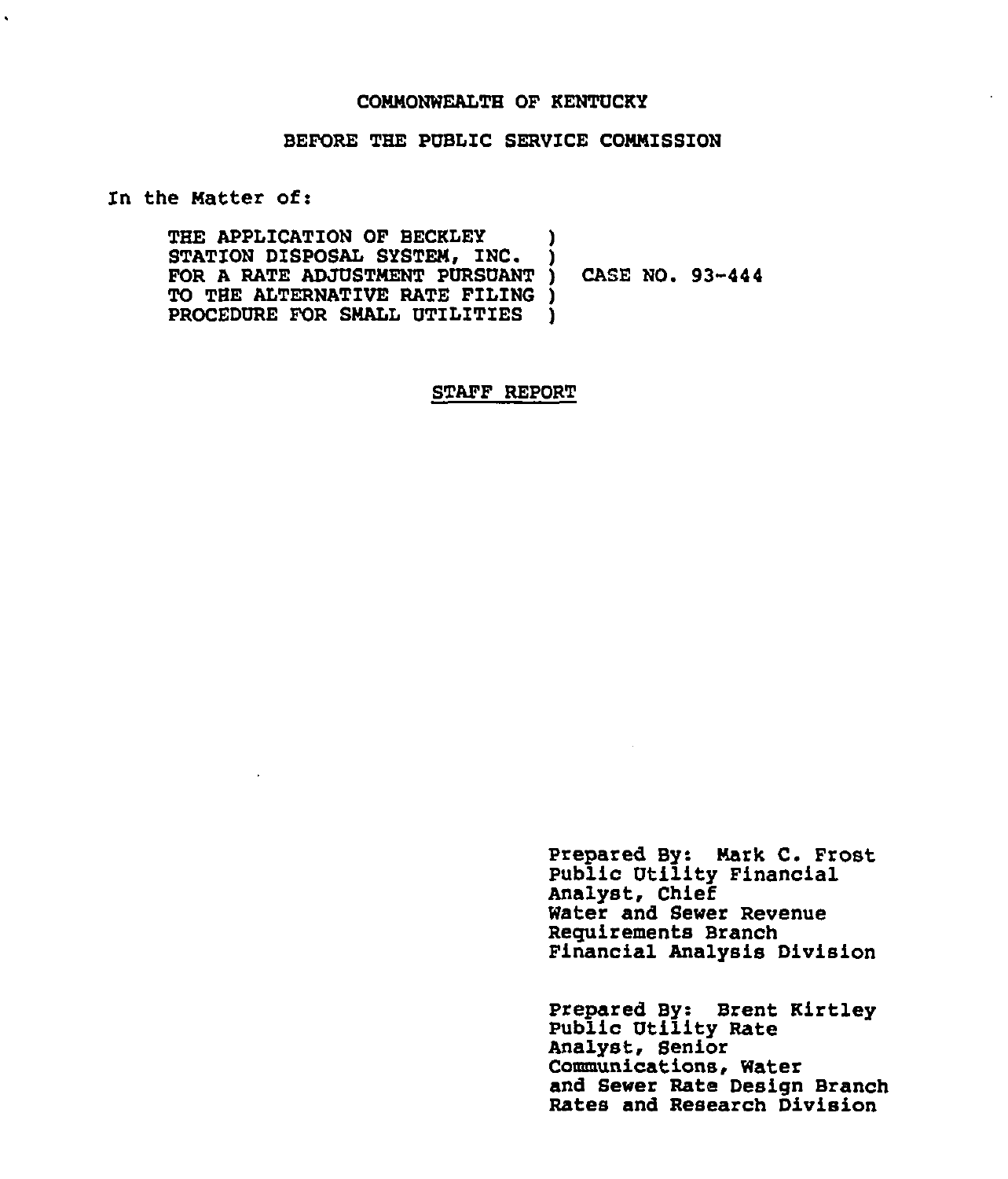#### STAFF REPORT

# ON

#### BECKLEY STATION DISPOSAL SYSTEM, INC.

# CASE NO. 93-444

### A. Preface

On November 29, 1993, the Beckley Station Disposal System, Inc. ("Beckley Station") filed its application seeking to increase its rates pursuant to the Alternative Rate Filing Procedure for Small Utilities. Beckley Station's proposed rates would produce an increase in its annual revenues of \$144,499, an increase of 90.78 percent over test-period normalized revenues from rates of \$159,180.

In Order to evaluate the requested increase, the Commission Staff ("Staff) performed <sup>a</sup> limited financial review of Beckley Station's operations for the test-period, the calendar year ending December 31, 1992. Mark Frost of the Commission's Division of Financial Analysis performed the limited review on February 1,2,and 10, 1994 and March 1, 1994.

Mr. Frost is responsible for the preparation of this Staff Report except for Section 8, Operating Revenue; Section D, Rate Design; and Appendix A, which were prepared by Brent Kirtley of the Commission's Division of Rates and Research. Based on the findings contained in this report, Staff recommends that Beckley Station be allowed to increase its revenues from rates by \$118,180.

## Scope

The scope of the review was limited to obtaining information to determine whether the test-period operating revenues and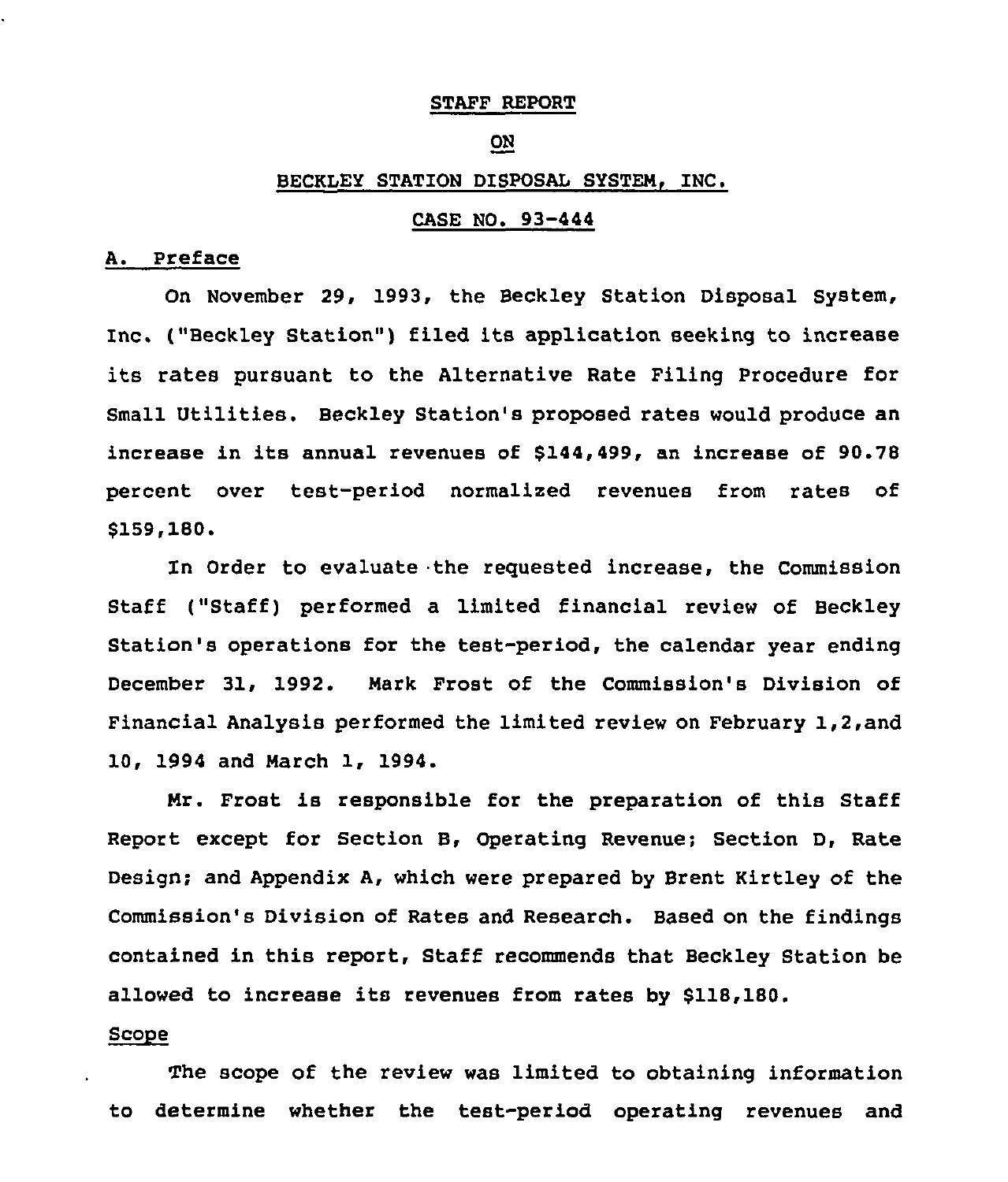Staff Report PSC Case No. 93-444 Page <sup>2</sup> of 14.

expenses were representative of normal operations. Insignificant or immaterial discrepancies were not pursued and are not addressed herein.

# B. Analysis of Operating Revenues and Expenses

## Operating Revenues

Beckley Station reported test-period revenue from rates of \$141,569 in its 1992 annual report. Staff review of Beckley Station's information resulted in a \$17,611 normalized growth adjustment for customers added after 1992. Therefore, for the purpose of this Staff Report, total normalized operating revenue shall be considered to be \$159,180.

# Operating Expenses

In its application Beckley Station reported actual and pro forms test period operating expenses of \$223,343 and \$230,000, respectively. The following are Staff's recommended adjustments to Beckley Station's test period operations and discussions of Beckley Station's pro forma adjustments:

Sludge Hauling: Beckley Station proposed a pro forma level of sludge hauling expense of \$8,000, an increase of \$4,408 above its reported test period level of \$3,592. In the first <sup>9</sup> months of 1993 Beckley Station had 7.5 loads of sludge hauled at a cost of \$800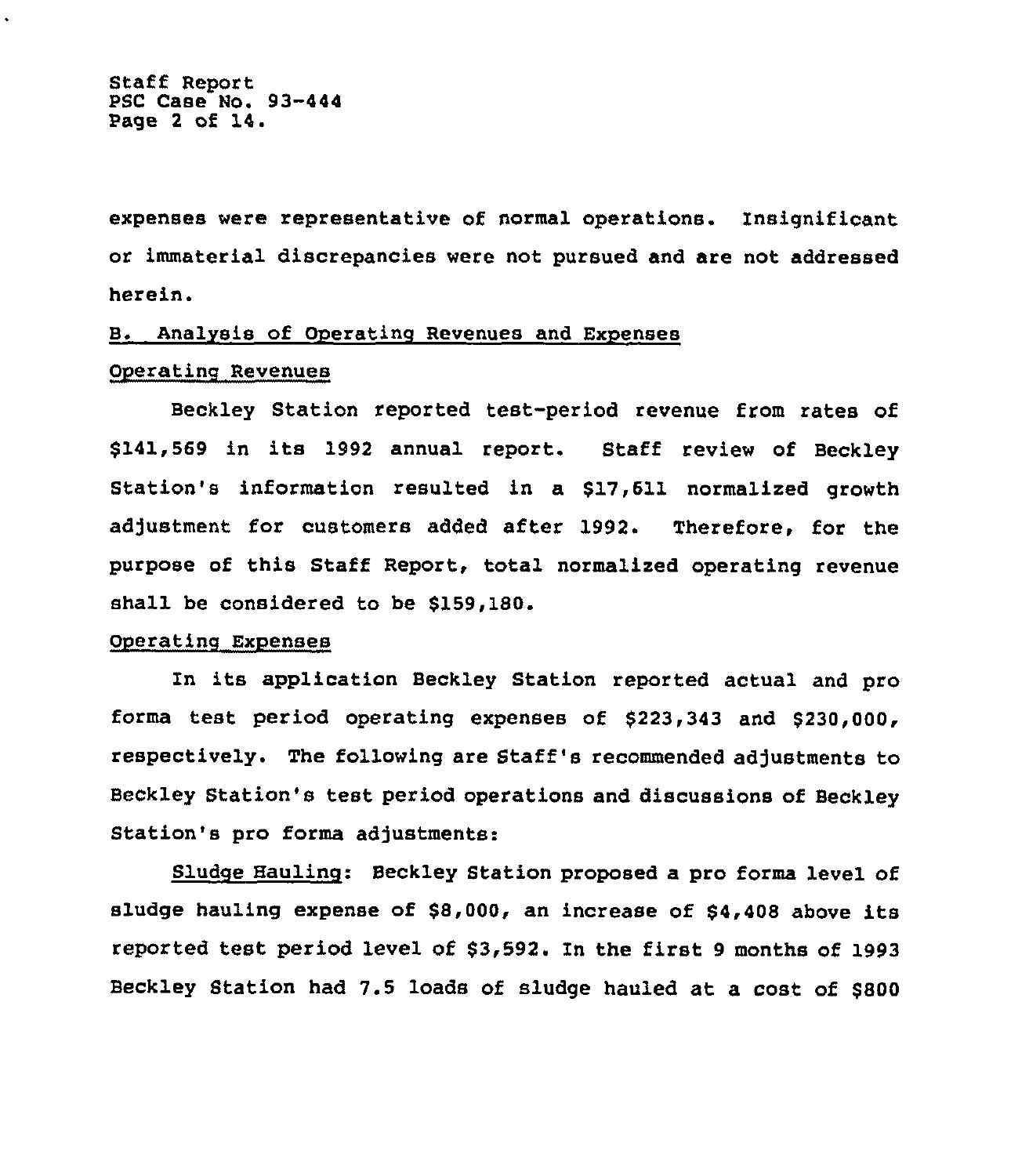Staff Report PSC Case No. 93-444 Page 3 of 14.

per load. On an annual basis this would result in 10 loads<sup>1</sup> of sludge and  $cost$   $$8,000.^2$ 

<sup>A</sup> review of the BaH Septic Tank Service invoices showed that Beckley Station's actual 1992 and 1993 sludge hauling expenses were \$4,542 and \$5,037, respectively. <sup>A</sup> comparison of these two amounts indicates that the test period sludge hauling expense of \$4,542 does represent Beckley Station's normally recurring amount and therefore, the pro forma adjustment should be denied.

Staff recommends that the reported sludge hauling expense be increased by \$950 to reflect the actual 1992 cost.

Utilities: Beckley Station reported a test period utilities expense of \$31,101. An analysis of the test period invoices revealed that Beckley Station overstated electric expense by \$444. Therefore, utilities expense has been decreased by that amount.

Routine Maintenance Fee: Beckley Station proposed to eliminate the routine maintenance fee expense of \$5,500 from its test period operations. In 1993, Beckley Station hired a full-time plant operator and no longer uses an outside operating service company. Since this expense will not occur in the future, Staff recommends that Beckley Station's adjustment be accepted.

 $\boldsymbol{2}$ 10 Loads x  $$800 = $8,000$ .

 $\mathbf{1}$ 7.5 Loads  $+$  9 Months = 0.83 Loads x 12 Months  $\approx$  10 Loads.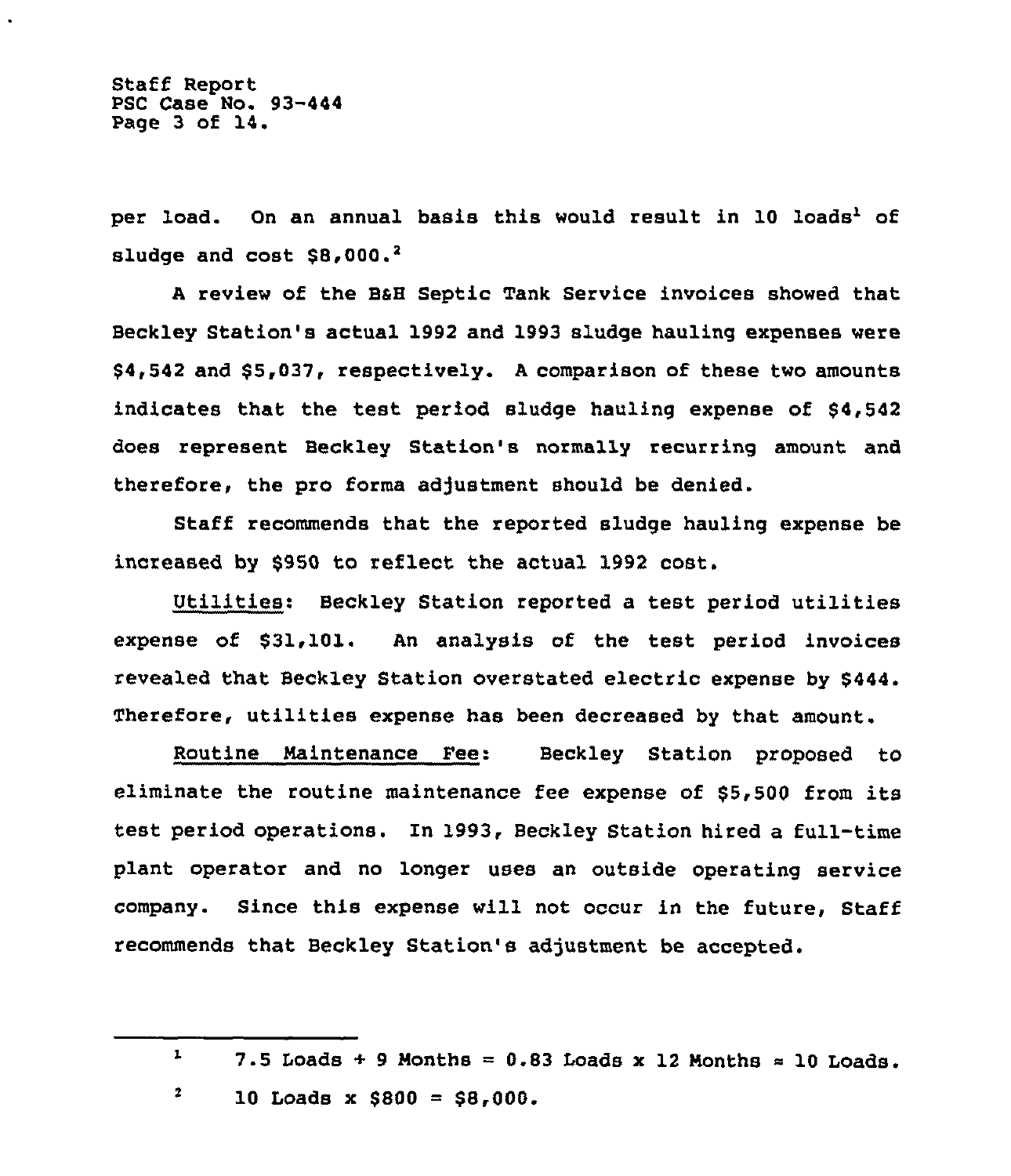Internal Supervision: Beckley Station proposed a pro forms level of internal supervision expense of \$31,800, an increase of \$8,393 above its test period level. As previously mentioned, Beckley Station hired a full-time plant operator in 1993. This adjustments is based on Beckley Station's estimate of the cost of its full-time operator, including taxes, insurance, and benefits.

Beckley Station, and Tucker Station Disposal System, Inc. ("Tucker Station") are wholly owned subsidiaries of NTS. In 1993, NTS hired Ken Lowery to operate Beckley Station and Tucker Station at an annual salary of \$33,900. Beckley Station is allocated 75 percent or \$25,425<sup>3</sup> of Mr. Lowery's salary and the remaining \$8,475 is allocated to Tucker Station.

The rate-making criteria of "known and measurable" are used to evaluate pro forms adjustments. Since NTS hired Mr. Lowery in 1993, an adjustment to reflect his salary would meet those criteria. Beckley Station provided Staff with information regarding Mr. Lowery's employment history and the duties he is reguired to perform. After reviewing this information and consulting with Ghasem Pour-Ghasemi of the Commission's Engineering Division, it was determined that <sup>a</sup> treatment plant of Beckley Station's size would require the attention of a full-time operator. Therefore, it appears that Mr. Lowery's salary is reasonable.

 $$33,900$  Salary x 75% = \$25,425.

 $\mathbf{3}$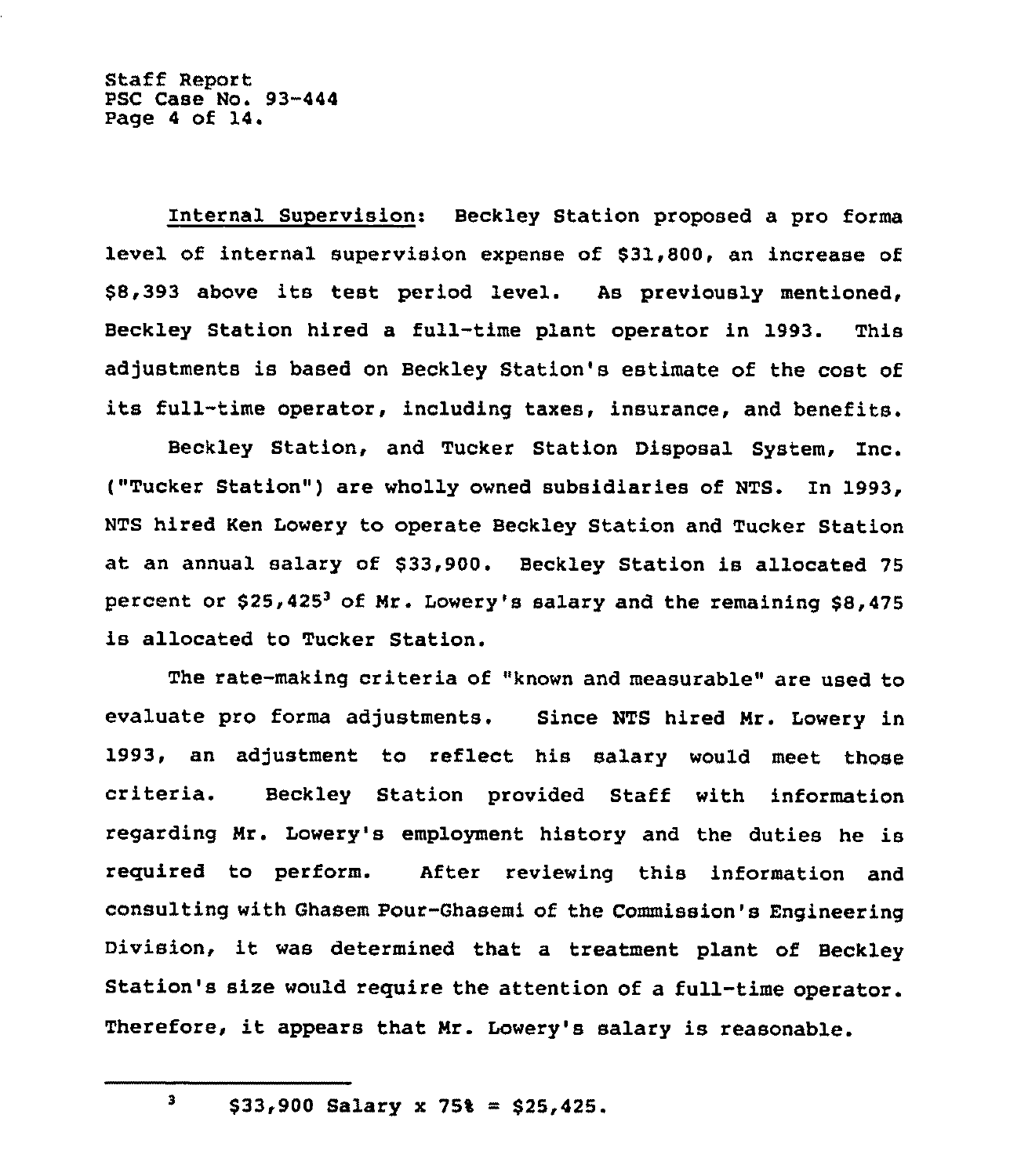Staff Report PSC Case No. 93-444 Page <sup>5</sup> of 14.

Given that Beckley Station has a 470,000 gallon per day treatment plant as compared to Tucker Station's 60,000 gallon per day plant, it is logical that Mr. Lowery would spend <sup>a</sup> considerable portion of his time at the larger plant, Beckley Station. The allocation of 75 percent, or \$25,425, to Beckley Station is reasonable and should be reflected in test period operations,

Internal supervision expense has been increased by \$2,018 to reflect the allocation of Mr, Lowery's salary.

Maintenance of Treatment and Disposal Plant: Beckley Station reported test period maintenance of treatment and disposal plant expense of  $$32,780$ . Included in this amount is  $$15,760$  in payments to Andriot Davidson.

The maintenance services provided by Andriot Davidson in the test period are now performed by the full-time plant operator. Since this cost will not occur in the future, Staff recommends that maintenance of treatment and disposal plant expense be decreased by \$15,760

Beckley Station also included \$1,002 of equipment rental from the previous year which Staff has eliminated to remove expenditures that occurred outside the test period.

Upon review of the invoices, Staff determined that the following expenditures are capital in nature:

| Air Compressor | 257     |
|----------------|---------|
| 20 HP Pump     | \$2,057 |
| Grinder Pump   | 410     |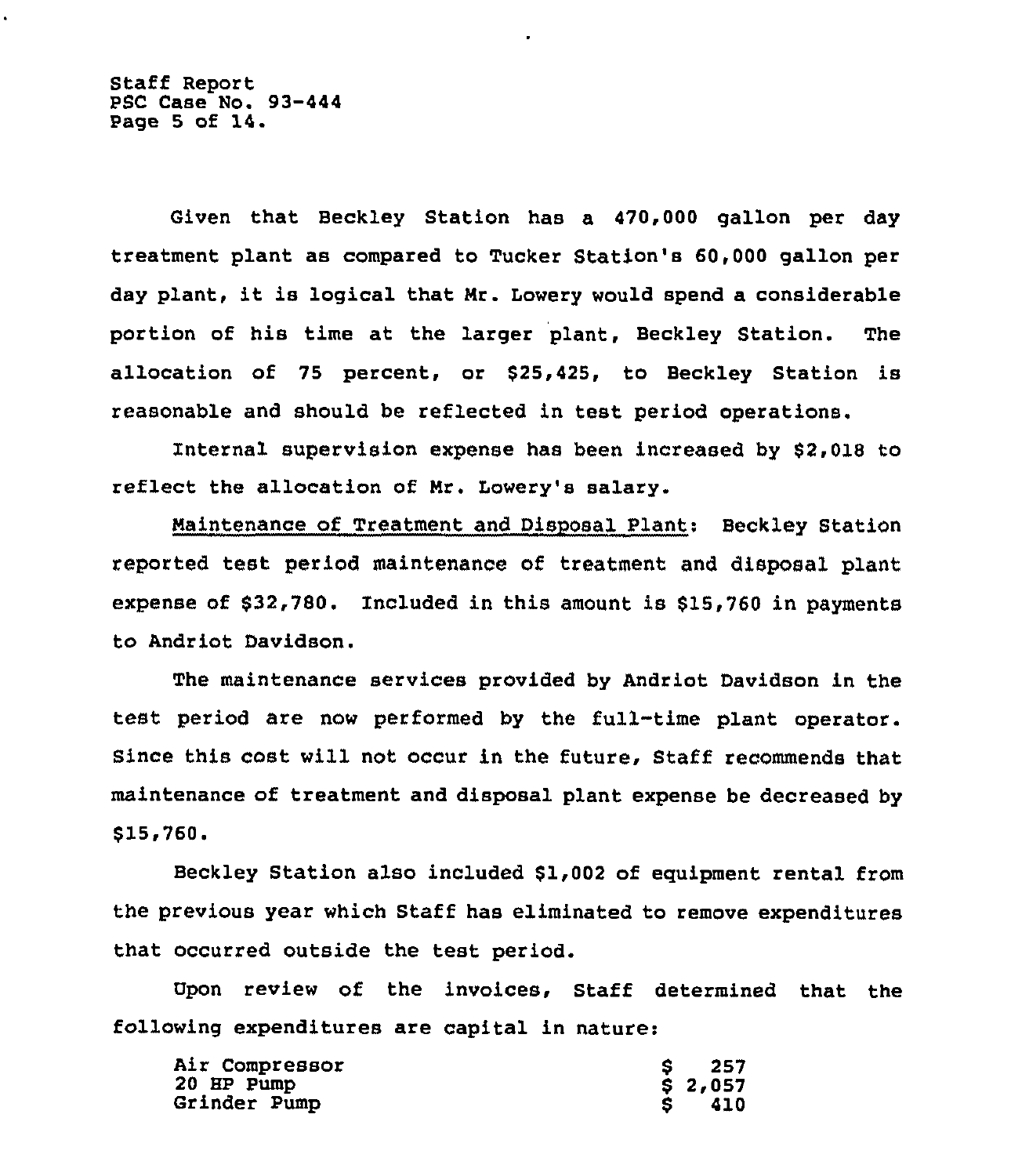Staff Report PSC Case No. 93-444 Page 6 of 14.

| 20 HP Pump               | \$1,820 |
|--------------------------|---------|
| 30 HP Pump               | \$3,291 |
| <b>Discharge Muffler</b> | -569    |

After consulting with Nr. Pour-Ghasemi, it was determined that the air compressor and discharge muffler should be depreciated over 5 years, and the pumps depreciated over 3 years. Therefore, maintenance of treatment and disposal plant expense has been decreased by \$8,404 and depreciation expense increased by \$2,692.4

Maintenance of Other Plant: Beckley Station reported test period maintenance of other plant expense of \$36,348. Included in that amount is Beckley Station's test period mowing expense of \$10,591.

In the test period, Beckley Station paid J&M Lawn Service a mowing fee of \$1,377 per month. For 1994, Frank Otte Nursery, Inc. ("Frank Otte") submitted the low bid of \$<sup>250</sup> per cutting. Frank Otte will mow Beckley Station's lot 15 times in 1994 which results in an annual mowing expense of  $$3,750.^5$ 

An adjustment to reflect the 1994 mowing contract would meet the rate-making criteria of "known and measurable." After

 $\ddot{\phantom{a}}$ 257 + 5 Years = Air Compressor S. \$ 51 569 + 5 Years = Discharge Muffler 114 2,057 + 3 Years = 20 HP Pump 686  $410 + 3$  Years = Grinder Pump 137  $1,820 + 3$  Years = 20 HP Pump 607  $3,291$  + 3 Years = 30 HP Pump + + 1,097 Total 8,404 8 2,692

 $\mathbf{5}$  $$250 \times 15$  Mowings =  $$3,750.$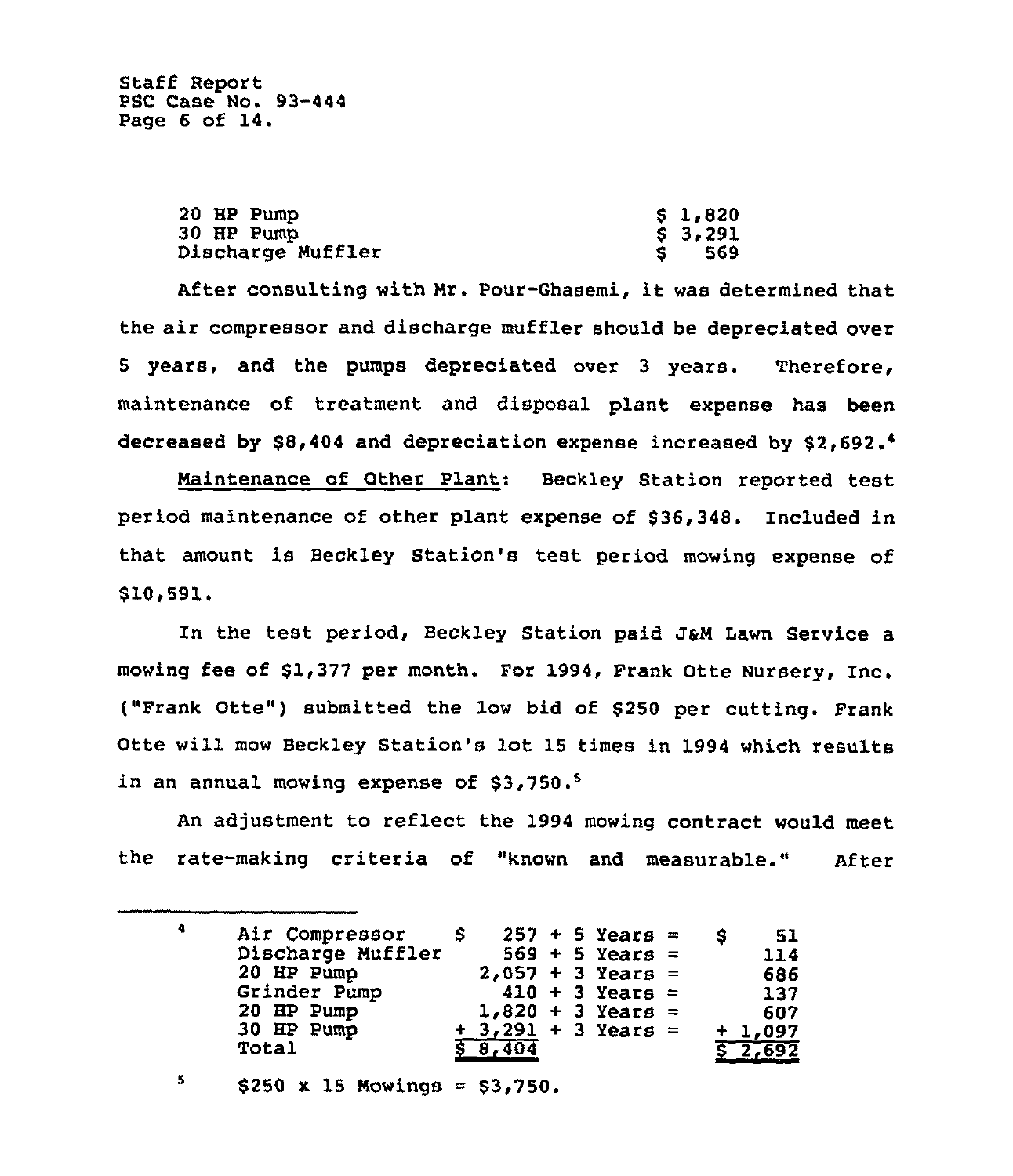Staff Report PSC Case No. 93-444 Page <sup>7</sup> of 14.

consulting with Mr. Pour-Ghasemi, it was concluded that the 1994 fee is reasonable and should be reflected in Beckley Station's test period operations. Accordingly, maintenance of other plant expense has been reduced by \$6,841.

Miscellaneous Customer Accounts: Beckley Station proposed a pro forma level of miscellaneous customer accounts expense of \$ 5,300, an increase of \$356 above its test period level. For the 12 month period ended September 30, 1993, Beckley Station paid an average monthly collection fee of \$444, which is the basis for its adjustment.

Beckley Station's customer billing and collection is performed by the Louisville Water Company ("Louisville"). In the test period, Beckley Station paid Louisville an average billing and collection fee of \$1.17 per customer. This average fee combined with the number of customers used to calculate normalized operating revenue results in a collection expense of \$5,735.

An adjustment based on the actual test period billing and collection fees at the current customer level would meet the ratemaking criteria of known and measurable, and is more accurate than Beckley Station's proposed adjustment. Therefore, miscellaneous customer accounts expense has been increased by \$791.

6

<sup>817</sup> Customers <sup>x</sup> <sup>6</sup> Bi-monthly Billings <sup>=</sup> 4,902 Bills. 4,902 Bills x \$1.17 <sup>=</sup> \$5,735.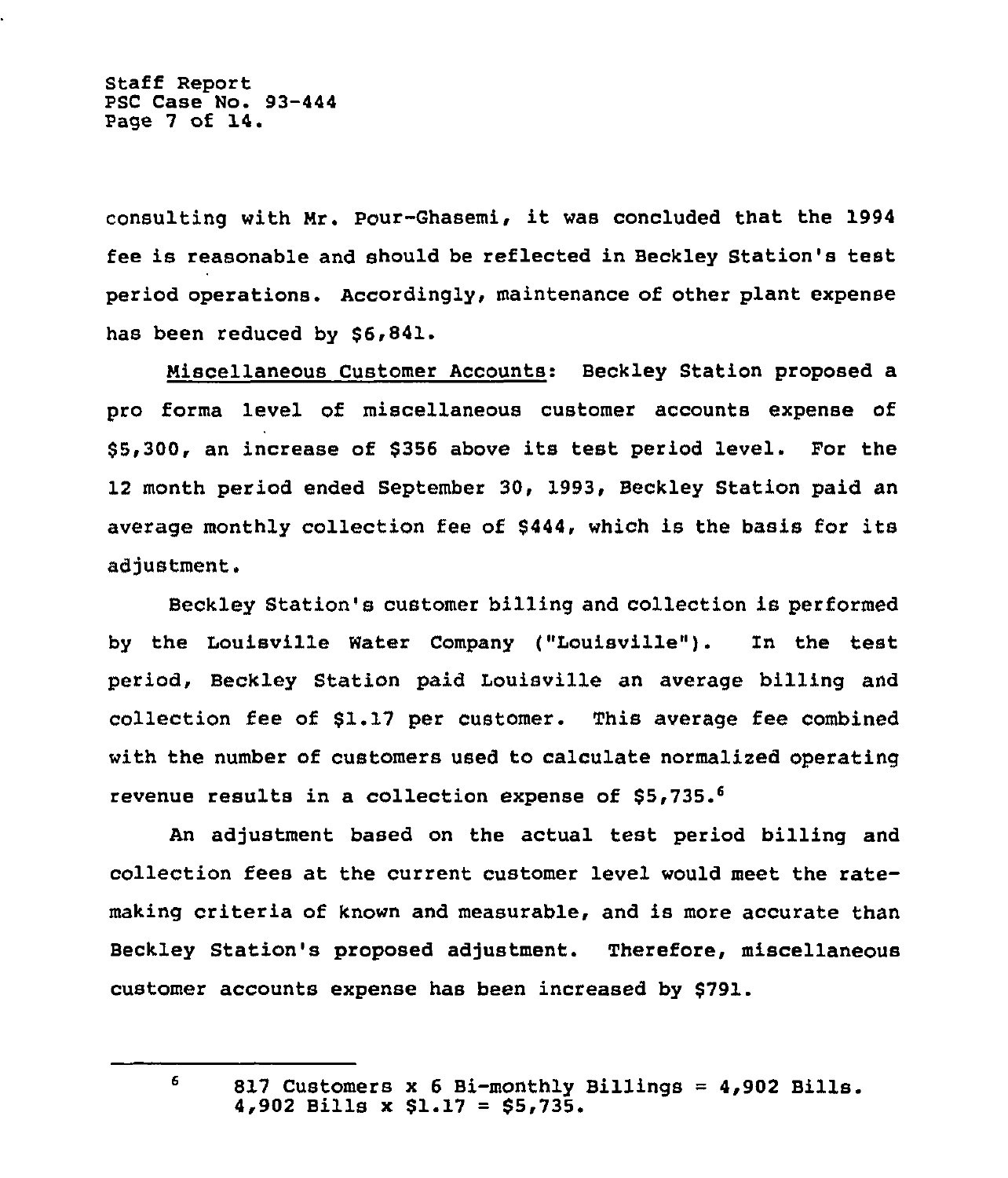Staff Report PSC Case No. 93-444 Page <sup>8</sup> of 14.

Outside Services: Beckley Station reported outside services expense of \$8,354 for the test period. Included in this amount are engineering fees of \$1,188 paid in the test period for services rendered in the previous year. Outside services expense has been reduced by \$1,188 to eliminate the engineering fees incurred outside the test period.

During the test period, Beckley Station expensed the cost to prepare a system map of \$3,159. A system map is a capital expenditure that will benefit more than one period and therefore, it should be depreciated rather than expensed. After consulting with Ghasem Pour-Ghasemi, it was determined that the system map should be depreciated over 5 years.

Outside services expense has been decreased by \$3,159 and depreciation expense increased by \$632.7

Employee Benefits: In 1993 NTS paid  $$5,837<sup>8</sup>$  in employee pension and benefits for its plant operator, of which 75 percent or \$4,378 was allocated to Beckley Station. Staff is of the opinion that an adjustment to reflect the employee benefits would meet the criteria of known and measurable, and that the amount allocated to

|   | System Map                                                                                                |  |  | $$3,159 + 5 \text{ Years} = $632.$ |  |                                       |
|---|-----------------------------------------------------------------------------------------------------------|--|--|------------------------------------|--|---------------------------------------|
| 8 | Workers Compensation<br>Health Insurance<br>Life Insurance<br>Disability<br>401k Retirement Plan<br>Total |  |  |                                    |  | \$1,892<br>3,269<br>114<br>156<br>406 |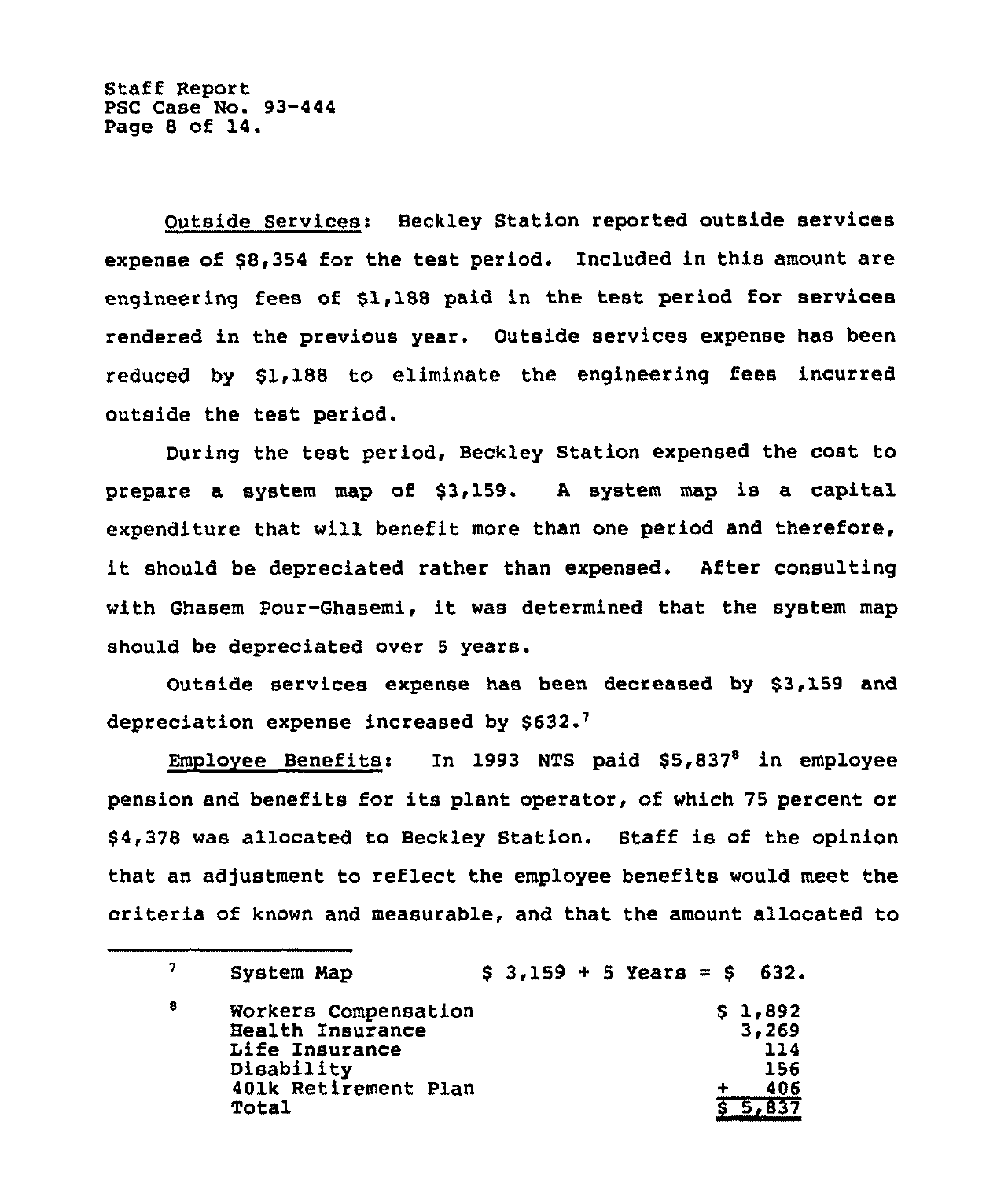Staff Report PSC Case No. 93-444 Page 9 of 14.

Beckley Station is reasonable. Therefore, operating expenses have been increased by \$4,378.

Depreciation: Beckley Station reported depreciation expense of \$52,091 for the test period. Included in this amount is depreciation for Plant  $\frac{1}{2}$  and Plant  $\frac{1}{2}$  of \$4,667 and \$4,801, respectively.

Contributions in Aid of Construction ("CIAC") are cost free capital to the utility. If depreciation expense on property funded by CIAC is included for rate-making purposes it would result in double recovery of the plant investment from the contributors, Beckley Station's ratepayers. Therefore, Staff recommends that depreciation funded by C1AC be disallowed.

Based on its review of the Commission's Order in Case No. 9039<sup>9</sup> granting Beckley Station the Certificate of Public Convenience and Necessity to build Plant \$2, Staff concluded that Plant #2 was funded by CIAC. Therefore, depreciation expense has been decreased by \$4,801 to eliminate depreciation expense associated with Plant \$2.

 $\overline{9}$ Case No. 9039, Application of Beckley Station Disposal Systems, Inc., for an Order Pursuant to Chapter 278 of the Kentucky Revised Statutes for a Certificate of public Convenience and Necessity Authorizing and Permitting Applicant to Construct an Addition to the Existing Sewage Treatment plant Serving Beckley Woods Subdivision and lake Forest Subdivision, Jefferson County, Kentucky, Order issued July 20, 1984.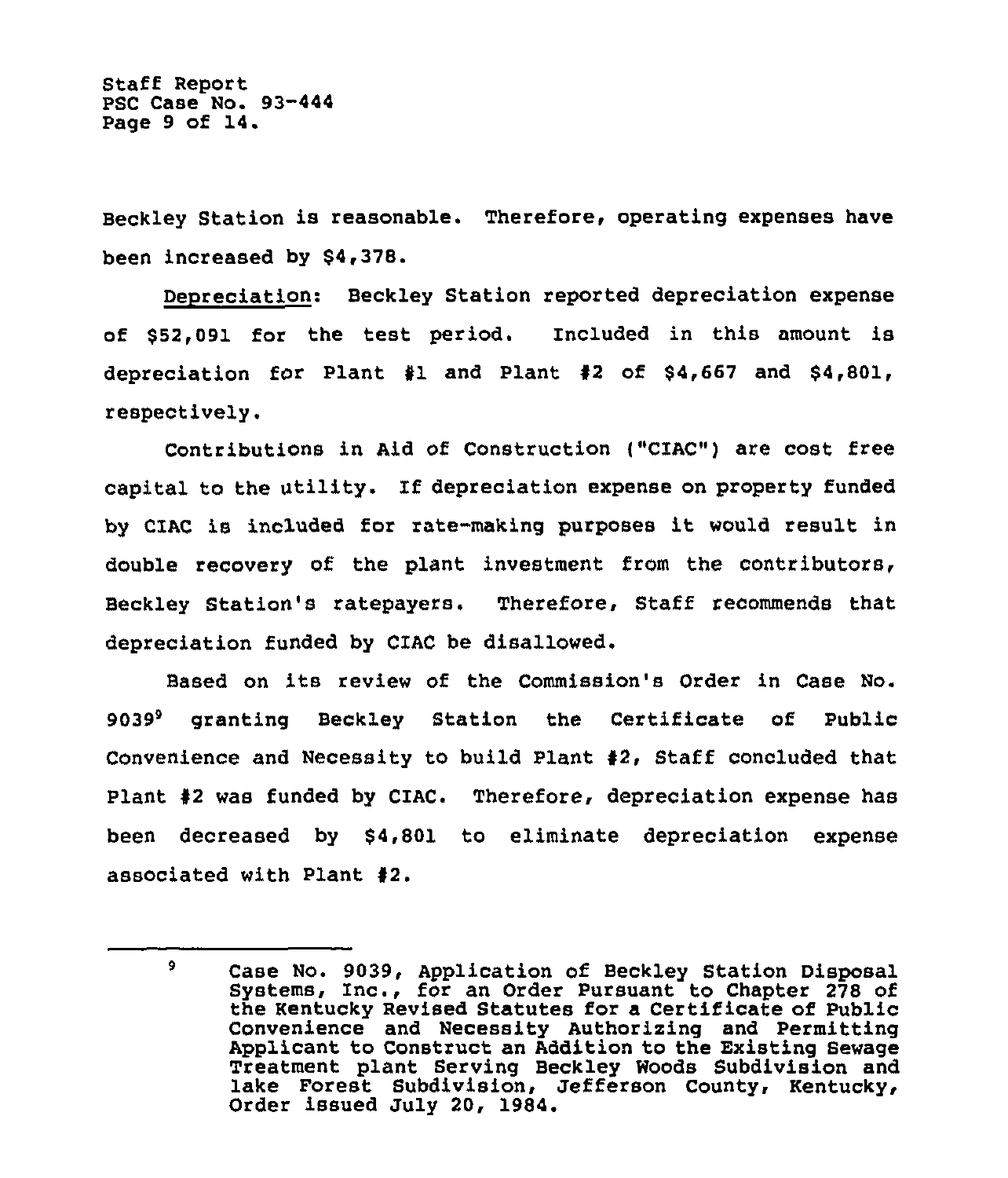Staff Report PSC Case No. 93-444 Page 10 of 14.

Beckley Station received Commission approval to purchase the assets of Beckley Woods Sanitation Company in Case No. 8320.<sup>10</sup> In a rate case filed after the asset purchase, $^{11}$  it was noted that Beckley Station had reported the assets of Beckley Woods at the purchase price rather than the original cost as required by the Uniform System of Accounts for Sewer Utilities.

In that proceeding, the Commission ordered that Beckley Station make the following adjustment to utility plant in service:

| Utility Plant in Service | \$383,314 |
|--------------------------|-----------|
| Retained Earnings        | \$61,464  |
| Accumulated Depreciation | \$84,474  |
| <b>CIAC</b>              | \$360,304 |

According to Staff's analysis of the depreciation schedules, the adjustment was not made.

Based on the accumulated depreciation and CIAC in the above adjustment, Plant \$1 has been fully depreciated for rate-making purposes. Accordingly, depreciation expense has been decreased by \$4,667 to remove the depreciation expense associated with Plant \$1.

<sup>10</sup> Case No. S320, The Joint Application of Beckley Woods Sanitation Company and Beckley Sanitation Disposal Systems for Approval of Transfer of <sup>a</sup> Sewer Treatment Plant, Order issued December 21, 1981.

 $11$ Case No. 9541, Application of Beckley Station Disposal Systems, Inc., for an Order Pursuant to Chapter 278 of the Kentucky Revised Statutes Authorizing and Permitting an Adjustment in the Rates for the Existing Sewage Treatment Plant Serving Beckley Woods Subdivision and Lake Forest Subdivision, Jefferson County, Kentucky, Order issued September 17, 1986.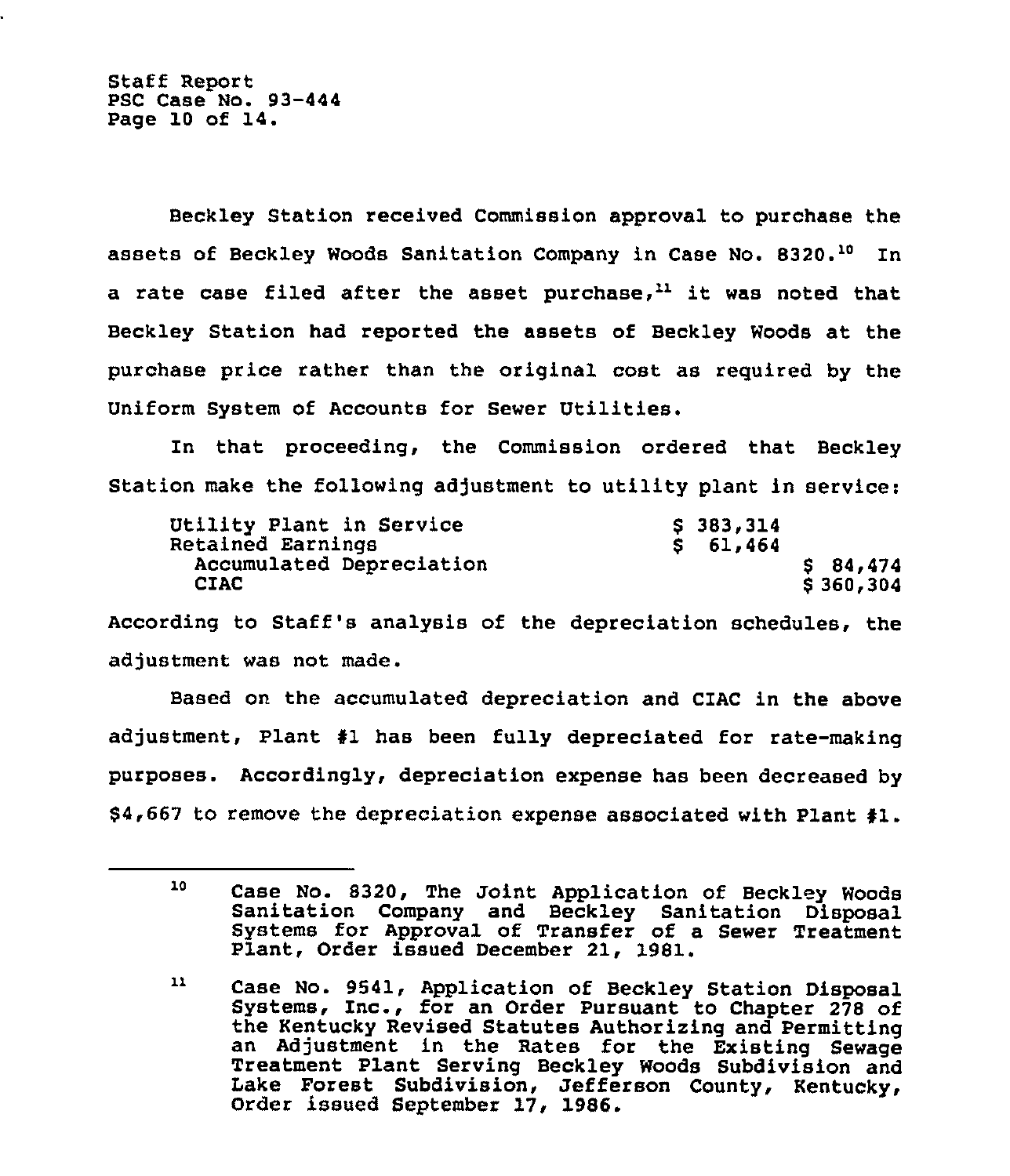Staff Report PSC Case No. 93-444 Page 11 of 14.

Amortization: Beckley Station indicates that it will cost  $$4.800<sup>12</sup>$  to clean its plant holding tanks and lift stations. Because the plant holding tanks and lift stations will not be cleaned every year, Beckley Station proposed to amortize the cost over 3 years, which results in an amortization expense of  $$1,600.^{13}$ 

After consulting with Ghasem Pour-Ghasemi, it was determined that Beckley Station's holding tanks and lift stations should be cleaned at least every <sup>3</sup> years and that the estimated cost is reasonable. Accordingly, amortization expense of \$1,600 has been included in test period operations.

Pavroll Taxes: Based on the salary allocation determined reasonable herein, Beckley Station's pro forms payroll taxes would be \$2,113.14 Accordingly, test period expenses have been increased by this amount.

12 13 14 Plant Holding Tank<br>Lift Stations: 5 Tanks x \$300 = Cost to Haul Sludge Total  $$4,800 + 3$  Years = \$1,600. FICA & Medicaid  $$25,425 \times 7.65$ Federal Unemployment State Unemployment Total  $$ 2,500$ 1,500 + 800 4,800 \$ 2,593 64 160 2,113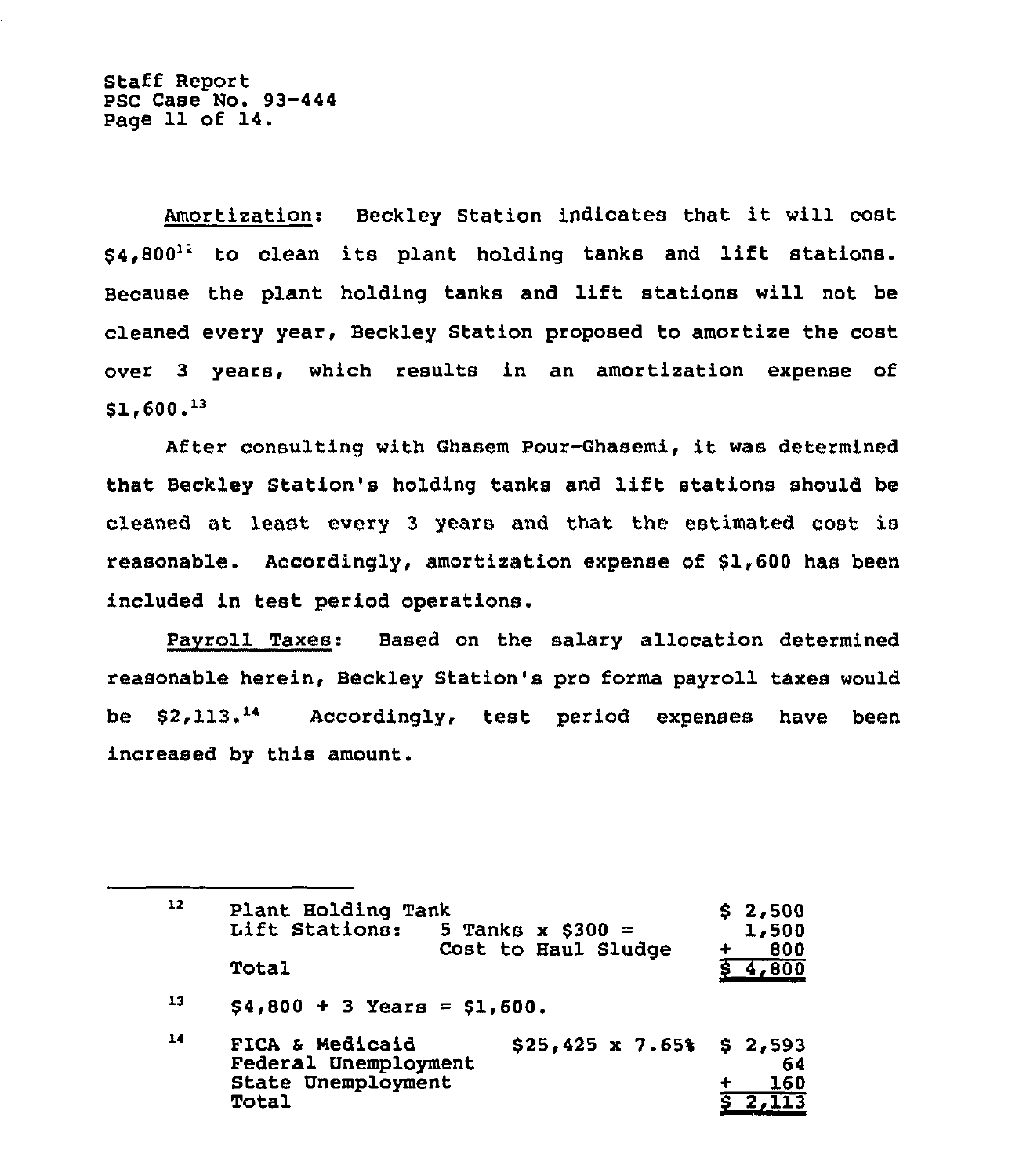## Other Deductions

Interest Expense: Beckley Station proposed a pro forma level of interest expense of \$66,279, a decrease of \$41,646 from its test period level, to eliminate debt used for past operating expenses. Beckley Station deducted the accumulated retained earnings from total debt and added back accumulated depreciation. This was combined with the blended annual interest rate of 6.\$<sup>8</sup> percent to arrive at Beckley Station's pro forms interest expense of \$66,279.

Allowing interest on debt incurred to pay for past operating expenses would constitute retroactive rate-making by requiring the current customers to pay for service provided to past However, after reviewing Beckley Station's interest expense calculation, Staff concludes that it is reasonable and that it eliminates the interest on debt incurred to pay for past operating expenses. Therefore, Staff recommends that Beckley Station's adjustment be accepted.

#### Operations Summary

Based on the recommendations of Staff contained in this report, Beckley Station's operating statement would appear as set forth in Appendix B to this report.

# C. Revenue Requirements Determination

The approach frequently used by this Commission to determine revenue requirements for small, privately-owned utilities is the operating ratio. This approach is used primarily when there is no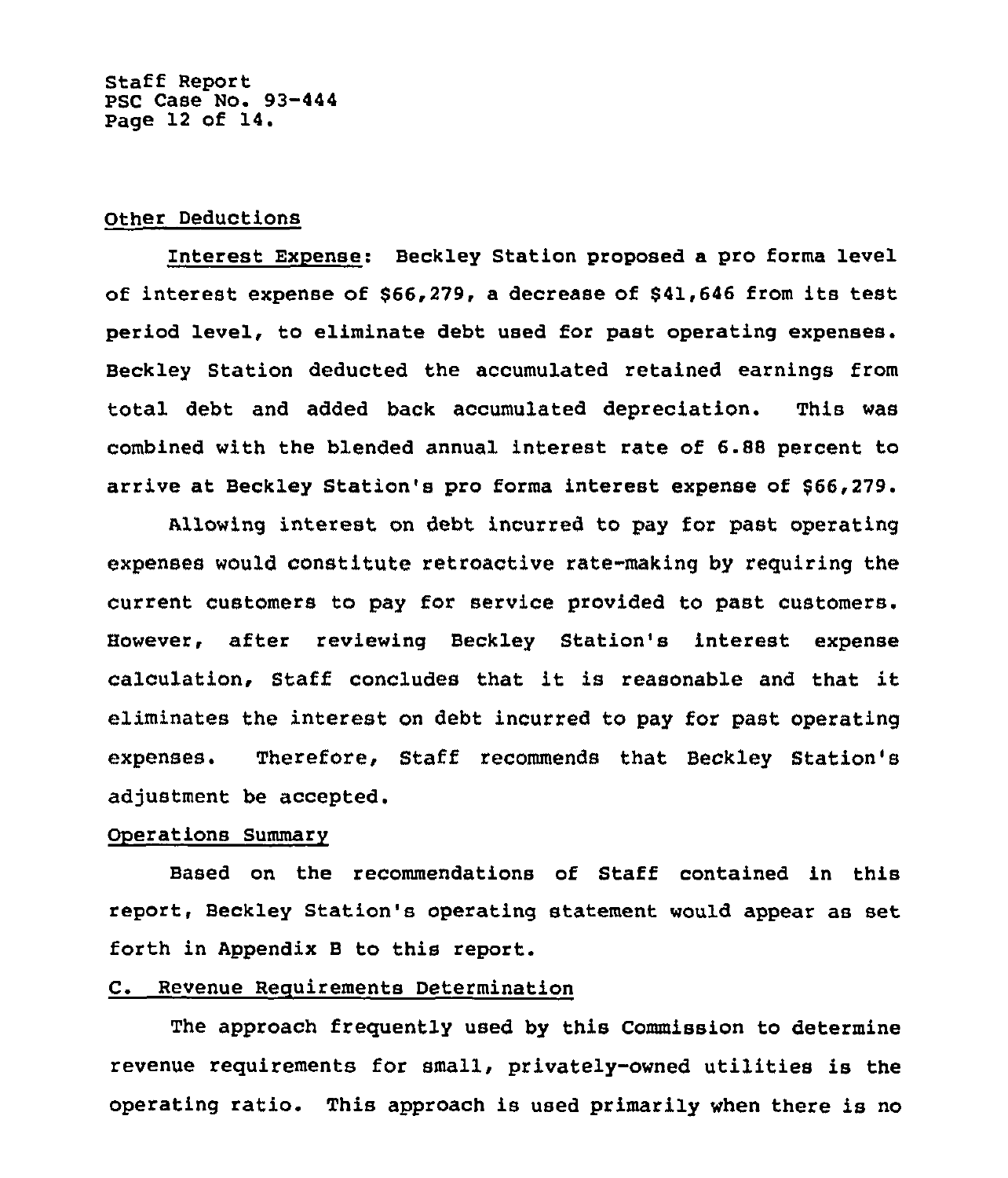Staff Report PSC Case No. 93-444 Page 13 of 14.

basis for rate-of-return determination or the cost of the utility has fully or largely been recovered through the receipt of contributions. Staff recommends the use of this approach in determining Beckley Station's revenue requirement.

Staff is of the opinion that an 88 percent operating ratio would allow Beckley Station sufficient revenues to cover its operating expenses, and to provide for reasonable equity growth. Staff's adjusted operations provide Beckley Station with an operating ratio of  $116.69$  percent.<sup>15</sup>

An operating ratio of 88 percent results in a revenue requirement of  $$277,360.^{16}$  Therefore, Staff recommends that Beckley Station be allowed to increase its annual operating revenues by  $$118,180.^{17}$ 

Although Staff informed Beckley Station that allowances for state and federal income taxes are included in the revenue requirement calculation for <sup>C</sup> Corporations, it declined this treatment because of the amount of its loss carry-forwards.

15  $$185,751 + $159,180 \approx 116.69$ %.

| 16 | Adjusted Operating Expenses<br>Operating Ratio | \$185,751<br>88%<br>4 |
|----|------------------------------------------------|-----------------------|
|    | Subtotal                                       | 5211,081              |
|    | Add: Interest Expense                          | 66,279                |
|    | Required Operating Revenue                     | \$277,360             |
| 17 | Required Operating Revenue                     | \$277,360             |
|    | Normalized Operating Revenue                   | $-159,180$            |
|    | Required Revenue Increase                      | \$118,180             |
|    |                                                |                       |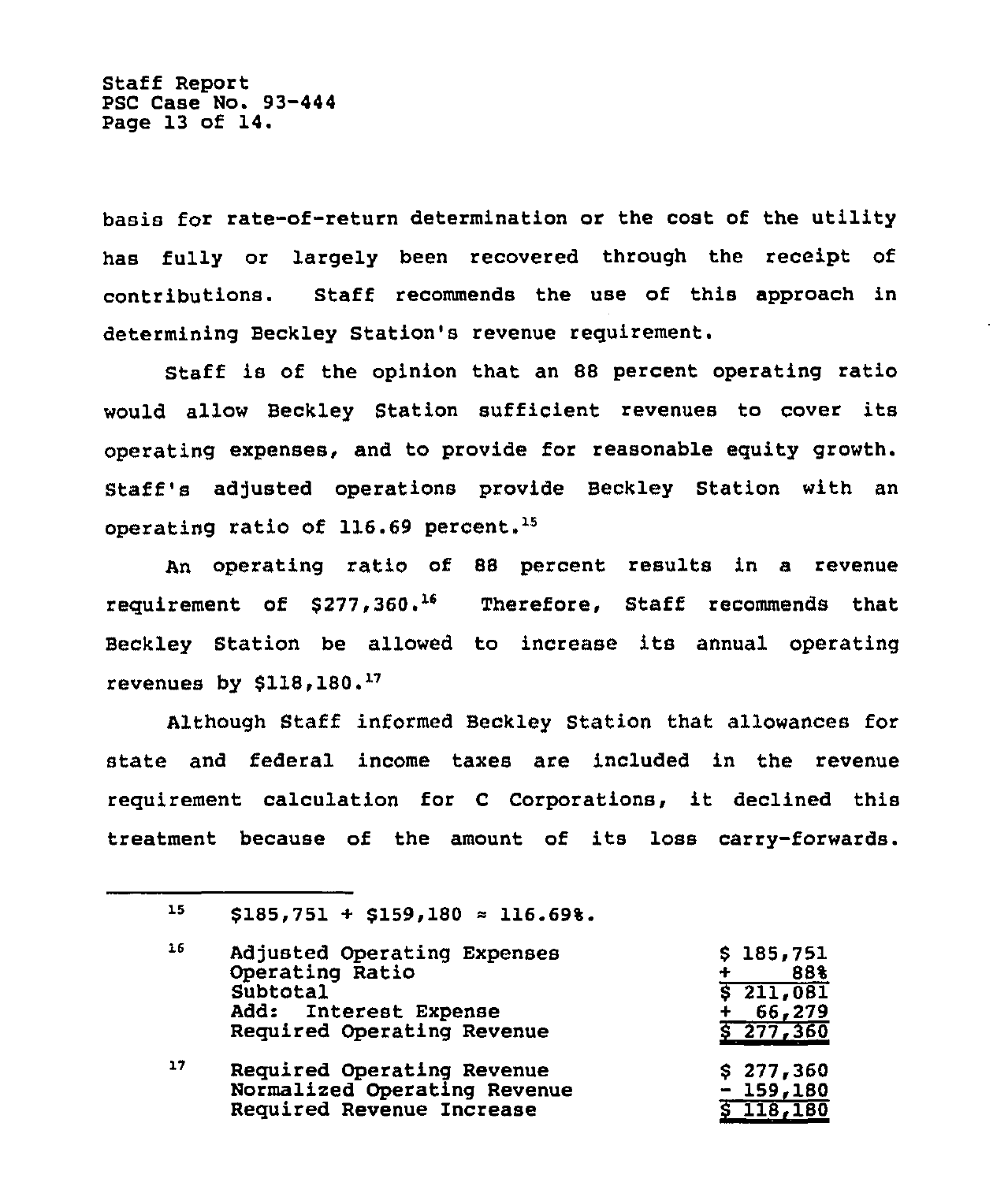Staff Report PSC Case No. 93-444 Page 14 of 14.

Therefore, an allowance for income taxes has not been included in the determination of Beckley Station's revenue requirement.

### D. Rate Design

In its application, Beckley Station filed a schedule of present and proposed rates that did not include any changes in rate design. Staff agrees that the current rate structure should not be altered. The recommended rates will generate and satisfy the revenue requirement from rates of \$277,360. Therefore, Staff recommends the rates in Appendix <sup>A</sup> be approved for sewer service. E. Signatures

 $\frac{\eta_{\text{back}}}{\text{Prepared By: Mark C. Frost}}$ 

Public Utility Financial Analyst, Chief Water and Sewer Revenue Requirements Branch Financial Analysis Division

Prepared By? Brent Kirtley<br>Public Utility Rate Analyst, Senior Communications, Water and Sewer Rate Design Branch Rates and Research Division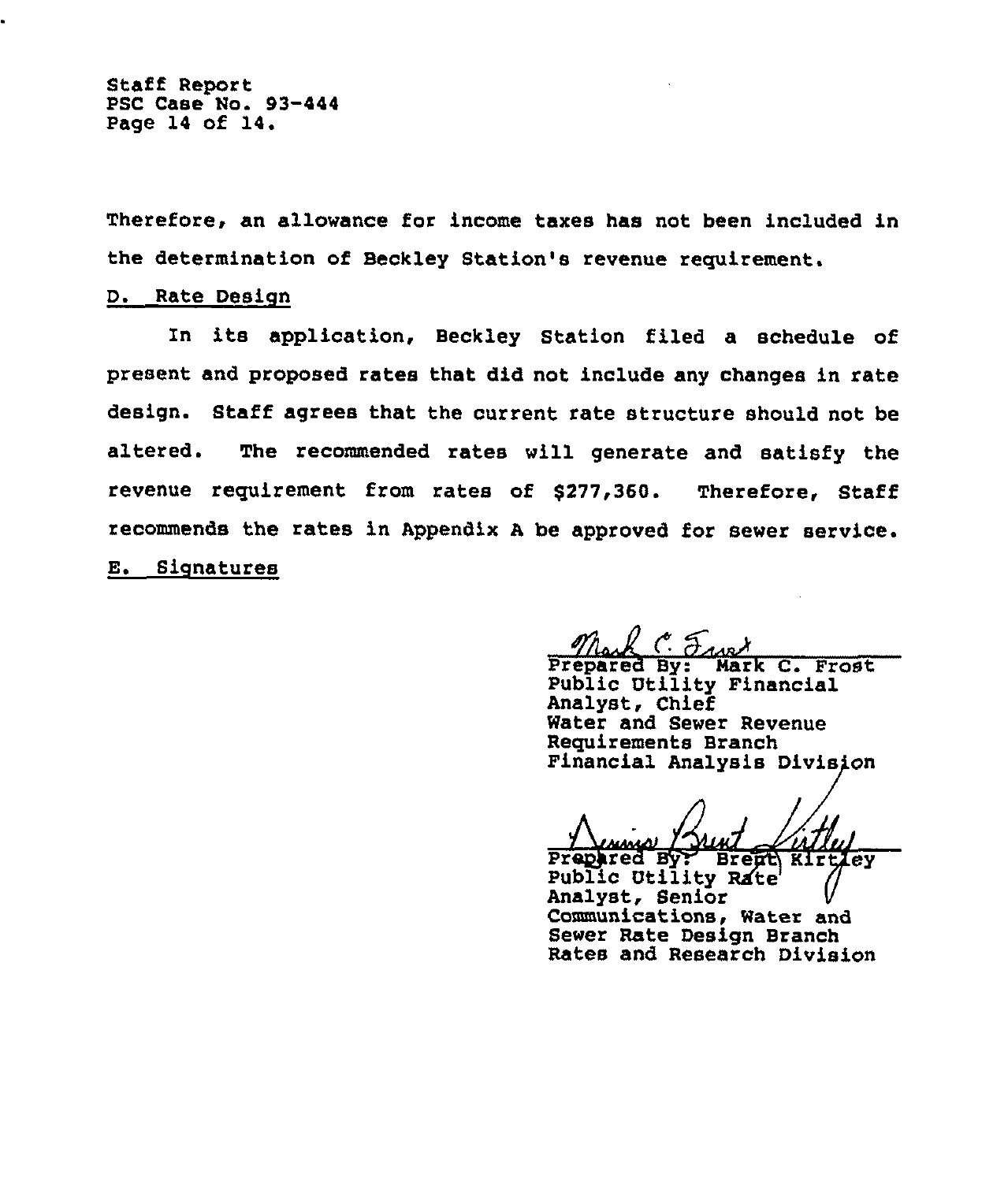# APPENDIX A

.

# TO STAFF REPORT CASE NO. 93-444

Staff recommends the following rates be prescribed for customers of Beckley Station Disposal Systems, Inc.

| Classification            | Monthly Charge                      |  |  |  |
|---------------------------|-------------------------------------|--|--|--|
| Single Family Residential | \$24,05                             |  |  |  |
| Multi-Family Residential  | $\sim$<br>18.05                     |  |  |  |
| All Other                 | 24.05 Per Residential<br>Equivalent |  |  |  |